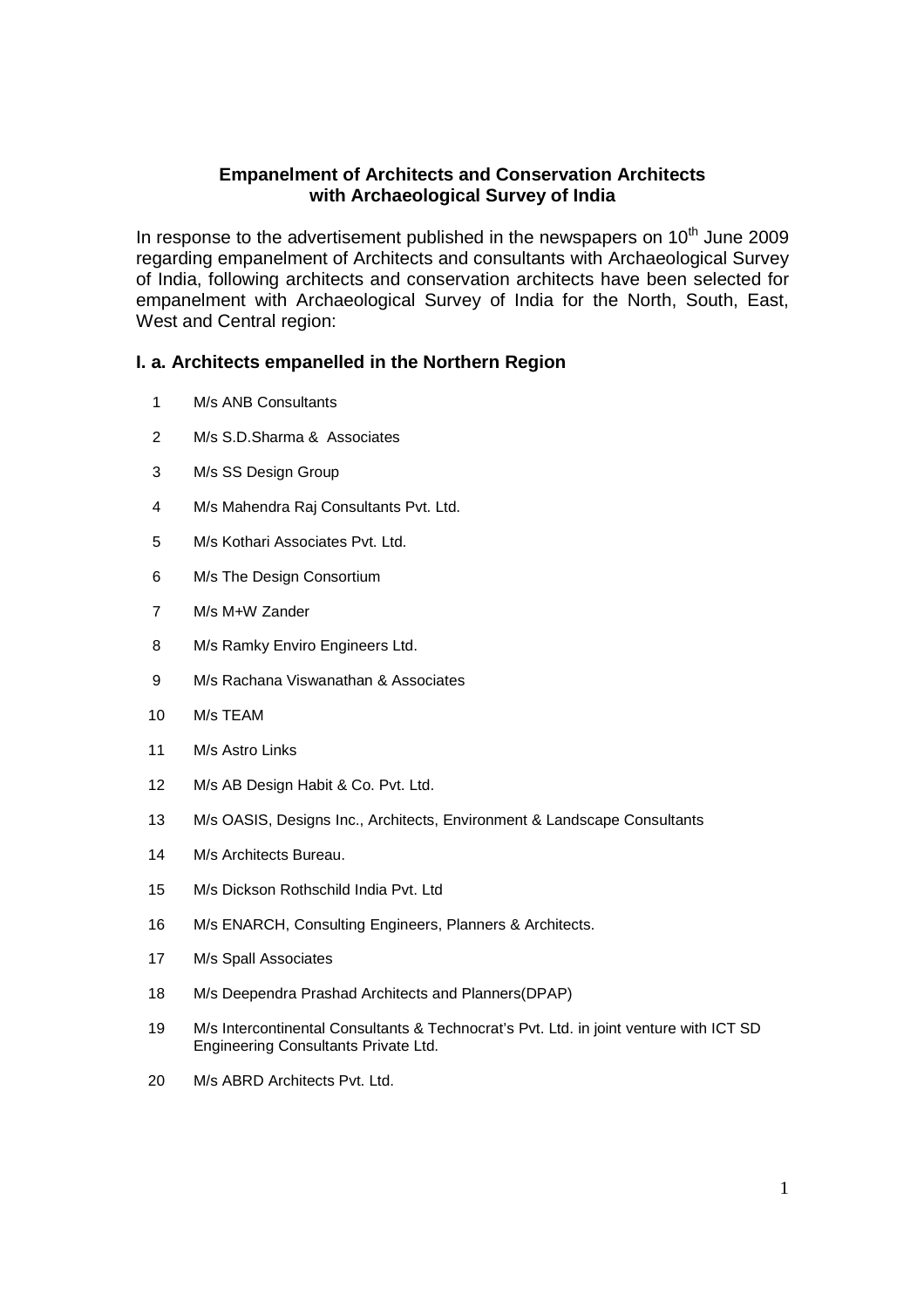# **I.b. Conservation Architects Empanelled in the Northern Region:**

- M/s STAMBH Saving Traditional Arts, Materials and Built Heritage
- M/s Srishti Consulting Service
- M/s Dronah Development and Research Organization for Nature, Arts and Heritage
- M/s CRCI
- Mr. Ratish Nanda

### **II.a. Architects empanelled in the Southern Region:**

- M/s Ruksa Consortia Architects, Landscape, Interiors
- M/s Idiom Design and Consulting Ltd.
- M/s Sankalp Associates
- M/s Shilpa Architects, Planners, Designers
- M/s Lakshman Associates Architects, Planners, Interior Designers
- M/s Design Combine
- M/s Radhika Somanna Pvt. Ltd
- 8 M/s Enviro Designers Pvt. Ltd.
- M/s Somaya and Kalappa Consultants Pvt. Ltd.
- M/s Rajiv Darji & Associates.

### **II.b. Conservation Architects Empanelled in the Southern Region:**

- M/s HYDEA, TARGET EURO and HCIC Collaborative
- M/s Vedika Creates the Built Environment
- M/s S.N. Bhobe & Associates Pvt. Ltd.
- Mr. Rohit Jigyasu
- Ms Aishwarya Tipnis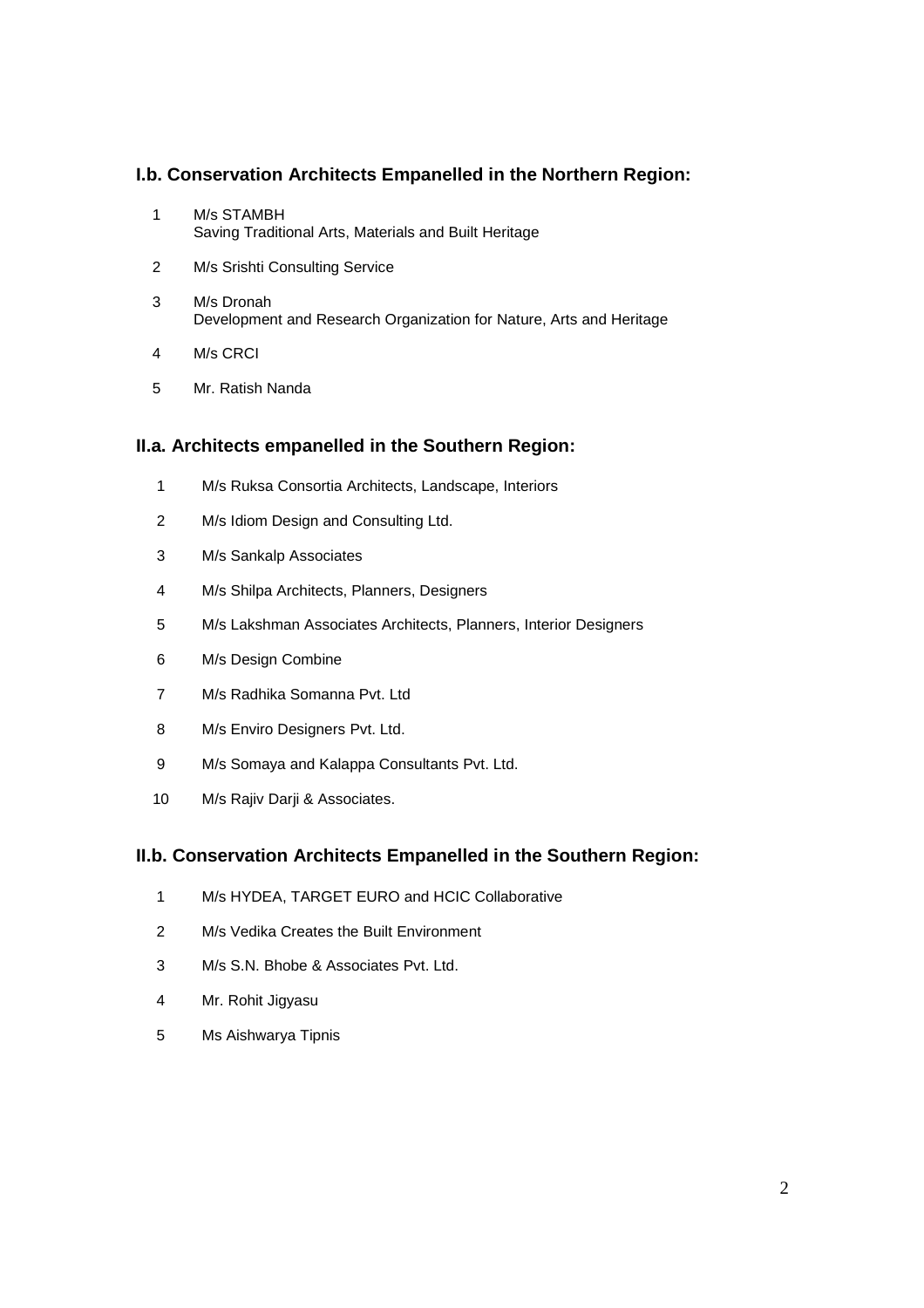## **III.a. Architects empanelled in the Eastern Region:**

- M/s DSA, D.Subhas & Associates
- M/s D.S. Architects
- M/s Asoke Deep Consultants
- M/s DYNAMIC-PROJECT, Infrastructure Solution, Project, Management, Consultants, Architects, Engineers, IT & GIS Solution
- M/s Development Architect's Pvt. Ltd.
- M/s Space Design Group, Architects and Interior Designers
- Mr. H.S. Madan (Acme Designtech Pvt. Ltd.)
- M/s Space Ace
- M/s RT& Associates Private Ltd
- M/s Consulting Engineering Service- Pvt. Ltd

# **III.b. Conservation Architects Empanelled in the Eastern and Central Region:**

- Ms Meera Das
- M/s CS Datamation Research Services Pvt. Ltd
- M/s PRIMA Professional for Resource Identification and Management

### **IV.a. Architects empanelled in the Western Region:**

- M/s Structwel Designers
- M/s DP Design Associates
- M/s Prakalp
- M/s Eureka Moment.
- M/s Auctors.
- M/s Scarlett Designs Pvt.Ltd.
- M/s Kasian-Architecture Interior Design & Planning
- M/s Design Point Vizon India Consult Pvt.Ltd.
- M/s FORTRESS in Association with M/s Kimaya